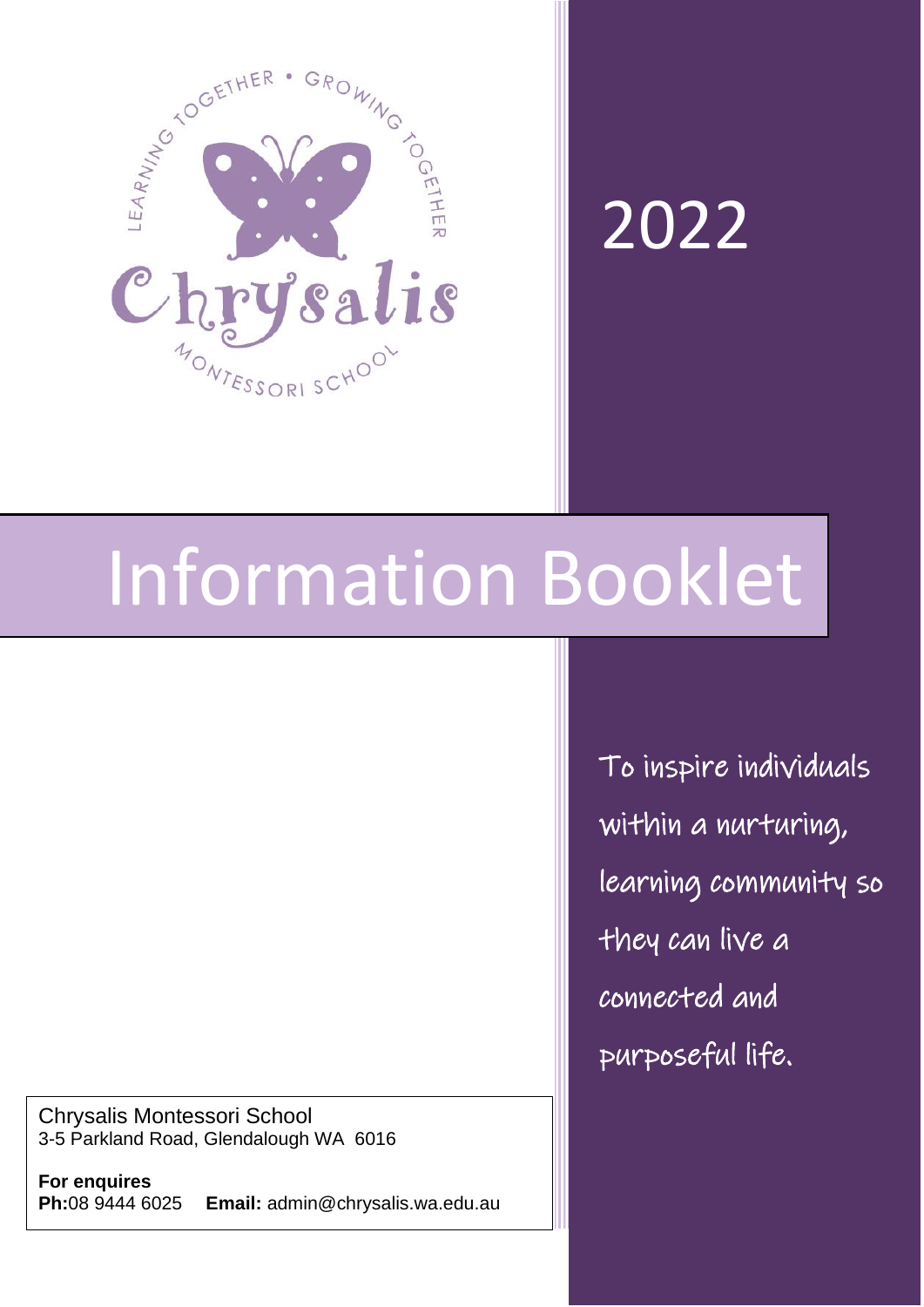### **The Purpose of Chrysalis Montessori School is**

To inspire individuals within a nurturing, learning community so they can live a connected and purposeful life

#### **Our Values**

At Chrysalis we strive to embed habits of mind and heart that we need very much to help our community thrive.

#### **Our school motto is:**

"We are learning together and growing together"



# **OUR CORE VALUES**

For over 100 years the Montessori method has proven to be outstanding in recognising and nurturing the worth of a child.

We are a non-profit association of parents and staff that operate a school in Perth WA for the benefit of our children. Working as individuals and as a community we:

Provide a nurturing educational environment where we develop self-esteem, life skills and respect for others.

Embrace our roles in the Chrysalis community, participate in the life of the school and contribute according to our skills and passions.

Nurture and pursue our passions, strive to fulfil our potential and make a difference in the world.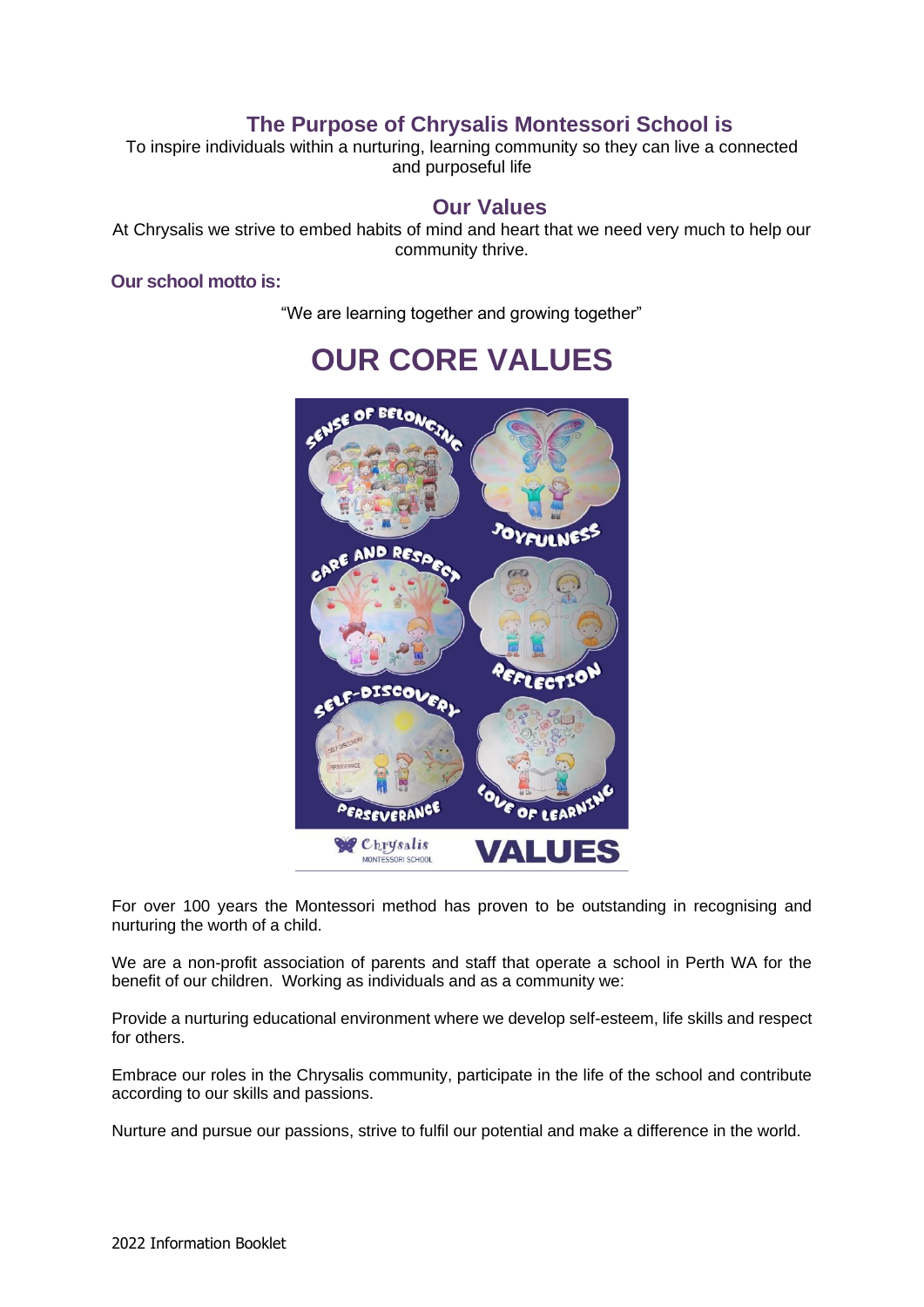## **Enquiry Information**

#### **History of Montessori**

Maria Montessori was an Italian doctor who strove to improve the quality of children's education at the turn of this century. She recognised that a child's strengths and weaknesses need to be nurtured and encouraged using both simple and sophisticated methods of teaching. Via a unique balance of freedom and responsibility, in and out of the classroom, Montessori teaches a child to use his or her natural instincts and abilities. The child is valued as an independent thinker and encouraged to make choices of his or her own. The Montessori teacher watches the students carefully as they approach their work, intervening when a child is in difficulty or seems ready to move on to new or more challenging work. Primarily the teacher is an observer of the classroom.

The Montessori approach recognises that the universal laws of development are inherent to children of all races and cultures. This approach to education continues to be respected and practised all around the world. Because of the nurturing environment, Montessori children have a very well developed understanding of self-respect and respect for others.

*" Education is a natural process spontaneously carried out by the human individual and is acquired not by listening to words but by experiences upon the environment."* Dr. Maria Montessori

#### **School History and Context**

The School is located only 10 minutes from the city centre, within easy reach of the Mitchell Freeway, and is located next to parklands and the Herdsman Lake. Chrysalis also has a carefully planned adventure playground which allows the children to exercise, explore and play in ways that enhance their physical and spatial development.

In November 1989 a group of parents who shared the Montessori philosophy decided to start a new Montessori school. Initially three teachers were appointed. Chrysalis is an independent school registered with the WA Education Department.

The school opened in February 1990, there were 23 families. Today there is approximately 115 families. Early in 1991 the School premises at Glendalough were purchased. In 1992 with increasing enrolments, the school became eligible for Commonwealth funding. Extra classes, from the original one Children's House and one Primary class, were added from 1992 through to 1995. 1994 saw enrolments of children exceed 100 for the first time.

In 1997 a remodelling of the internal space made each classroom more physically accessible. The remodelling also created space for a more functional administration area, a new science/kitchen area for the children and a library. In 2000 our Mariposa classroom was added. There are now 2 Children's Houses, 2 Lower Primary Classes and 2 Upper Primary classes.

In 2002 a safer and more holistic playground was developed by Bernhard Kaiser. The involvement from the parent body to fund and build the playground was a catalyst in strengthening the Chrysalis community.

In 2004 additional renovations were undertaken and an undercover area was developed, additional teaching facilities were created and the administration and staff spaces were remodelled.

2005 saw the school registered for 5 years thus meeting Government regulation requirements.

2010 – The school went through re-registration and was awarded a further 4 years, continuing to meet Government regulations requirements.

With the joining of Gumnut Montessori, the school upgraded the existing art room and renovated the existing toilet block.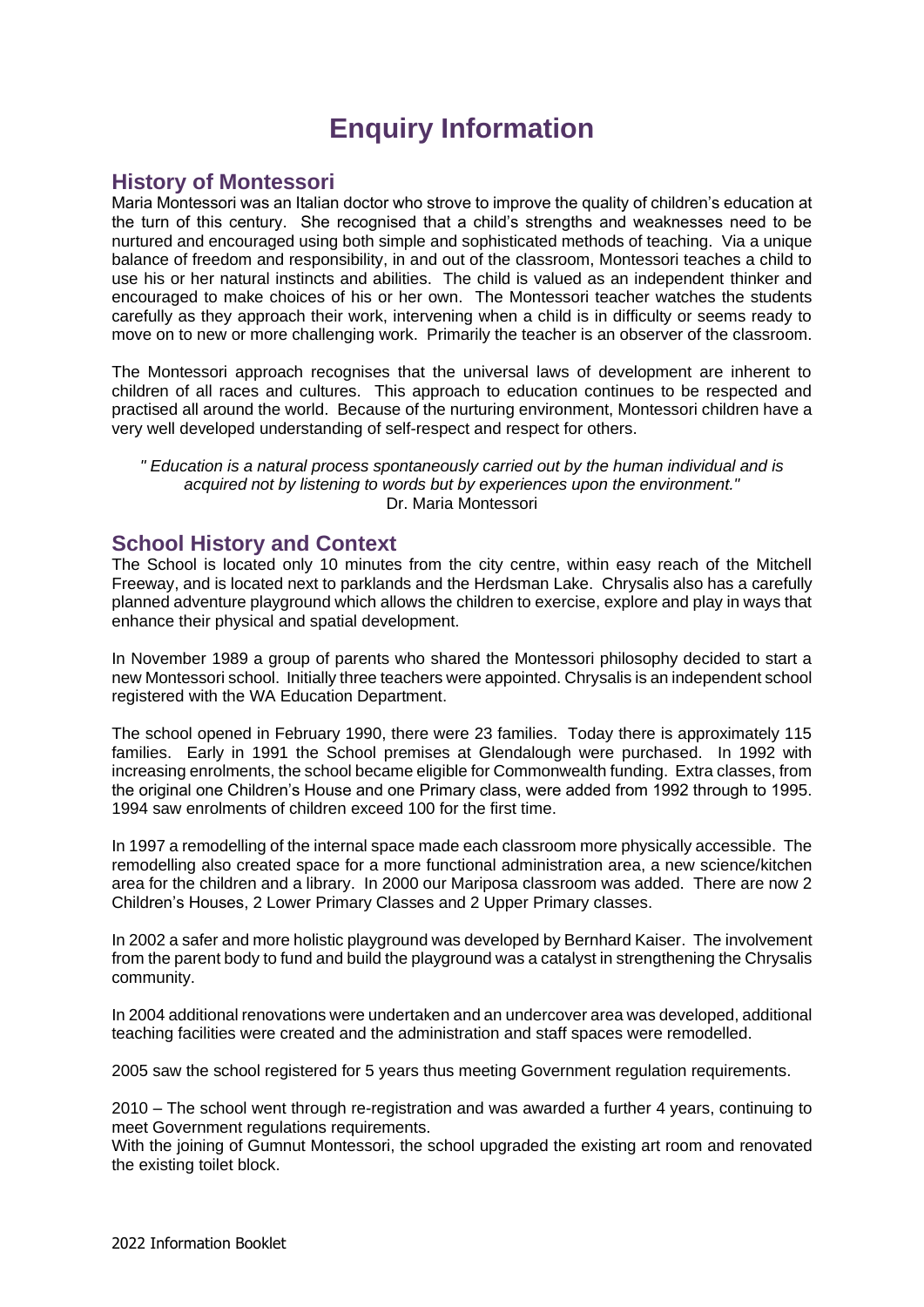Through Government funding, National Schools Pride grant of \$75,000.00 the school built an art structure / outdoor area attached to the two of the Children Houses.

The funding from the Building Education Revolution for the 21<sup>st</sup> Century granted the school \$850,000.00. The school added an upper storey at the front of the school for a new Library which was officially opened in April 2011. The administration area was also renovated to include a resource and storage area.

2014 - The school was awarded a further 4 years of registration. (*School registration is compulsory and includes government approval of the curriculum and all aspects of the school governance.)*

The installation of split system air conditioners in each classroom and administration area was a huge undertaking for the school. Other major renovations in 2014 included the resurfacing of the basketball court as well as shelving upgrade and painting in Swordtails class.

2015 - Renovations and a new layout of the school administration area took place.

During 2016 the school commenced with the upgrade of the playground with new swings, roll over bars, jungle gym installed. Our most recent addition to our school at the end of 2016 is our renovated cooking kitchen with new stove and oven as well as new cupboards.

For the start of the 2017 year we have had work carried out with a new playground lawn area and an upgrade of existing play equipment. A new solar system was installed. There was classroom improvement for both Children House classes as well as their kitchen areas being upgraded. A PA system was installed for whole school announcements.

2018 – The school was awarded a further 5 years registration which is the maximum given by the Department of Education. Before School Care was introduced for existing children. The school completed a major playground upgrade from the results of the upper primary student's playground survey. A loose play area was created in the garden area with the inclusion of a mud kitchen. New play equipment was installed in the playground such as balancing and running beams, roll bars of different sizes were added to the existing bars. The Cathedral area was updated, painted and two new outdoor sinks were installed.

2019 – An early years extended education days program (Mon to Fri) for children already enrolled and attending half days has been introduced. Children staying for the extended education day are picked up from their classroom at midday and taken to the extended day classroom for the afternoon with pick up time being 2:45pm.

2020: There was more new play equipment for our school playground with the installation of a wooden boat and wooden bridge for the younger children.

2021: Our future project - Multi use sports court in the playground.

#### **Why Choose Chrysalis Montessori?**

Chrysalis prides itself on its community spirit and works towards making new parents and children feel welcome and valued. Common amongst all parents, is the desire for the very best in terms of academic, emotional, physical and the spiritual needs of each child. Chrysalis is a communityadministered school and is always open to new ideas and suggestions.

Throughout its relatively short history, Chrysalis has blossomed into a place where children know they are accepted and appreciated, respected and loved. This is a direct result of the commitment and generosity of spirit of the teachers, families and friends who have shared their skills and enthusiasm through the years. We have learned from each other and continue to work together to give the children an environment in which to thrive.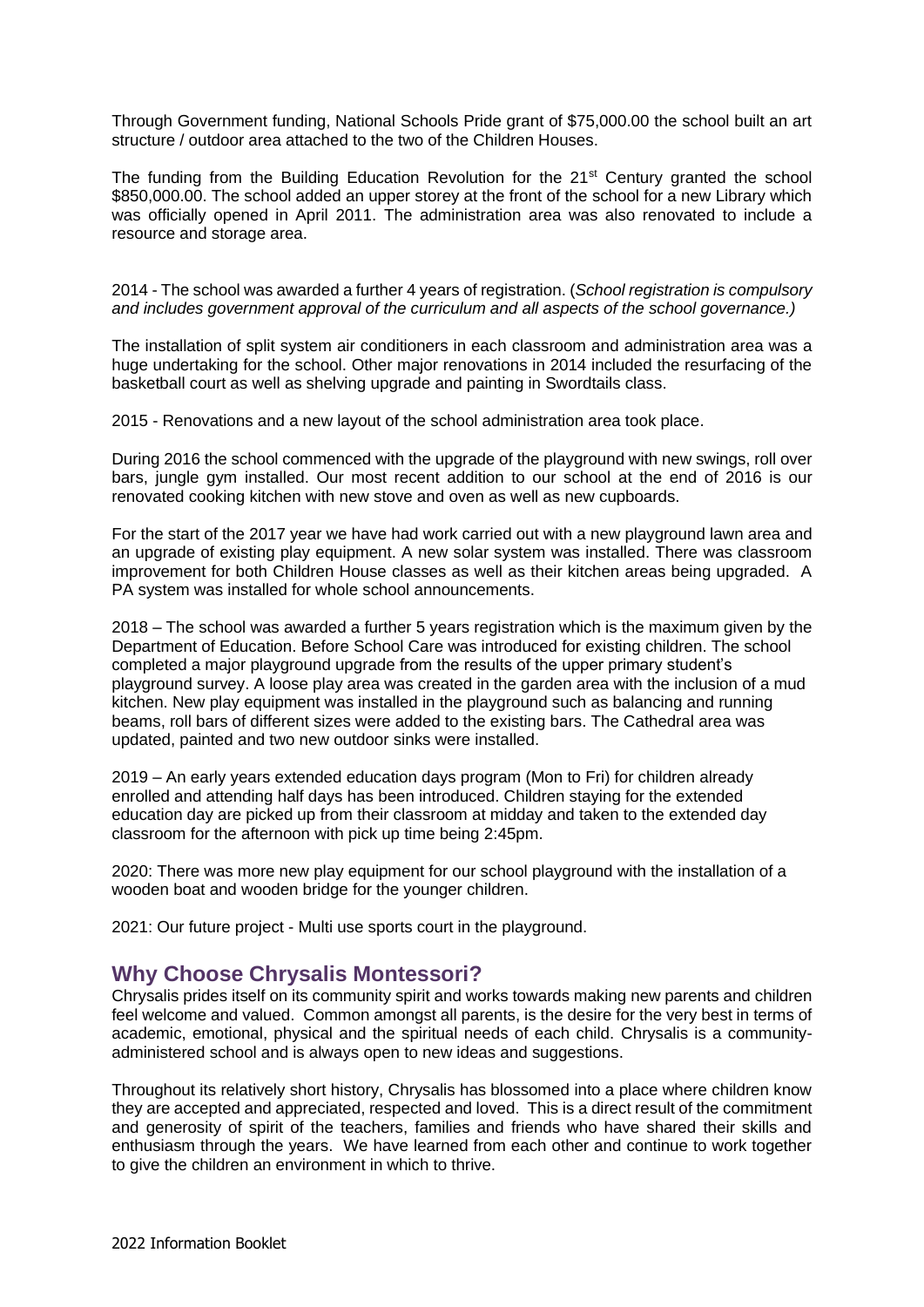#### **CMS Staff**

The staff at Chrysalis Montessori School are all professional educators. All teaching staff are State trained, with having Montessori qualifications and each has seen the benefits of Montessori over many years of teaching. Your child will reap the rewards of years of professional and personal effort from each of them. Many staff are continuing to further their education. To our teachers, Montessori is not only a way of life, but also a way to contribute to the community.

#### **Curriculum**

The Chrysalis Curriculum encompasses the Montessori Curriculum, the West Australian National Curriculum and the Early Years Learning Framework. The Montessori Curriculum is fully implemented in the Children's house (ages 3 to 6 years). In the primary years, both the Montessori Curriculum and the West Australian Curriculum are presented to the students, with increasing emphasis on the West Australian Curriculum in the later Primary years.

The Chrysalis Curriculum weaves together the study of language, math, science, geography, history, art and music and is designed to challenge students to integrate and synthesise information, identify and analyse problems, and develop inquiry and problem-solving skills. In the process the students not only become well educated but also experience a genuine joy in learning. The child also progresses at his/her own speed. Thus, the level of stress is minimised, and the child is free to set their own challenges in collaboration with classroom teachers. Some of the curriculum areas are detailed below.

#### **The Weekly Rhythm for Children's House**

#### *A weekly rhythm creates security for the child at school.*

*Practical Life Activities - These* help your child become independent, to take care of themselves and the classroom, and to develop socialisation skills (working as a group, manners, courtesy, and self-controlled activities).

*Sensorial Activities -* These help your child to observe and classify his or her world through visual and spatial kinaesthetic, auditory, and other discrimination.

*Mathematics -* This begins with the sensorial materials. The four arithmetical processes are taught with golden beads and other materials. Later, more advanced and abstract maths are taught.

*Language -* This in enriched by, for example, naming geometric cabinet shapes, geometric solids, maps of the world, card sets, and objects in the classroom.

*Writing -* This is developed hand control achieved with the use of tactile letter, tactile phonetic elements, modelled and spontaneous writing. We also use the First Steps program which gives the children a specific format to generate ideas, create the various types of written expression and to chart their progress. Oral language, grammar, word study, sentence analysis, word recognition skills, sight word identification, spelling rules etc, are also encompassed.

*Reading -* This develops with labelling of the classroom environment, cards on which similar phonetic structures – prefixes, suffixes, word families are written. A variety of books from all genres and at different reading levels are available. Other traditional comprehension activities are also used.

*Other Activities -* Music, French, Cooking and Art and Craft are also undertaken. Our school weaves together the study of language, math, science, geography, history, art and music in a creative and sensorial way which commits learning to memory in a most effective manner. In the process, the students not only become well-educated, but also experience a genuine joy in learning, one of the main aims of the Montessori method.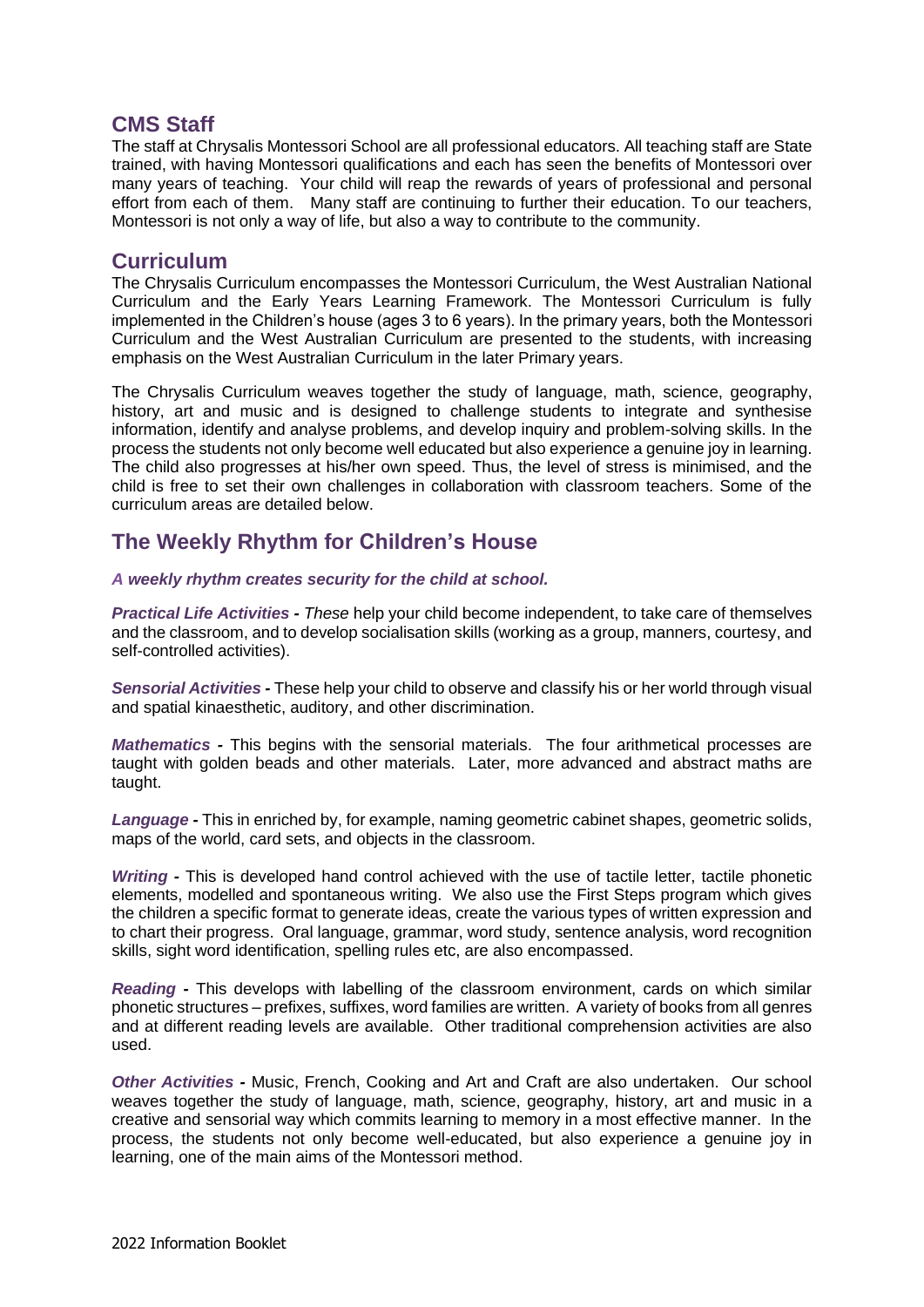**Early Years Extended Day Program:** At Chrysalis Montessori School, we strive to meet the needs of all children in our care. We also recognise that keeping the younger children at school all day is becoming necessary for some parents. To this end, we offer an afternoon extended day program for those children. Children attending half days and are enrolled for the extended day program are collected from their Children's House classrooms at 12:00 noon and are escorted to the extended day classroom, where they will have lunch, some quiet time, outdoor play and access to a carefully selected range of jobs and activities. The program runs Monday to Friday afternoons.

**Primary:** The primary groups – cycle 2 and cycle 3 - have an age range from six to twelve years. During the mornings there is a three-hour work cycle with a focus on individual needs. The afternoon program varies from day to day and incorporates French, art, music, history, geography, science, sport, and relaxation. The specific program changes from term to term. The primary groups follow the Montessori curriculum as well as the Western Australian curriculum.

**Playgroup:** The Chrysalis Playgroup is designed for children from 18 months up until prekindy age. Each session has up to 13 children with each child accompanied by a parent or carer. Parents and children are exposed to the Montessori Philosophy of learning in a fun and loving way. Playgroup runs Tuesday, Wednesday & Thursday mornings 9:30am to 11:30am.

**Before and After School Care:** Our before school care is from 7:30 – 8:20am. Children arrive at After School Care when school finishes at 3:00pm. A carer collects the children from their classroom. Our service follows the Montessori Pedagogy. To be eligible your child has to be a full day student and registered with CMASC.

**School Events and Excursions:** Some of the curriculum activities are incorporated into a whole school theme each term. We have drama in the form of a celebration of the Winter Solstice each year and end of year concert. There is also an annual camp for all Primary students. A variety of physically active outings and educational visits to theatre groups and other live performances give the children an excellent range of activities from which to learn and develop.

#### **Parent Participation - Sense of Belonging**

As a community based school, Chrysalis is dependent on parent participation. On joining the school, parents agree to be involved in some area of school life. Many areas rely on voluntary assistance for the smooth-running of the school and this is an ideal arena for you to show special talents and interests you have.

Examples of this include activities in the classroom such as cooking, art, woodwork, or a talk on any subject you think may interest and educate the children. Some parents have introduced an interesting overseas visitor or a grandparent to give glimpses of their lives and so enrich the children's lives. Naturally you will be helped and guided as you find your feet and you will discover how enjoyable it can be to mix with others who care as much as you about the quality of your child's educational environment.

Volunteer work brings close communication with other parents, and staff. It brings us together as we accomplish a shared goal and links to our school value of:

#### **Sense of Belonging**

*We cherish our community culture of engagement and involvement, recognising the interconnectedness and celebrating inclusivity and diversity. Each individual is worthwhile, unique and makes a contribution*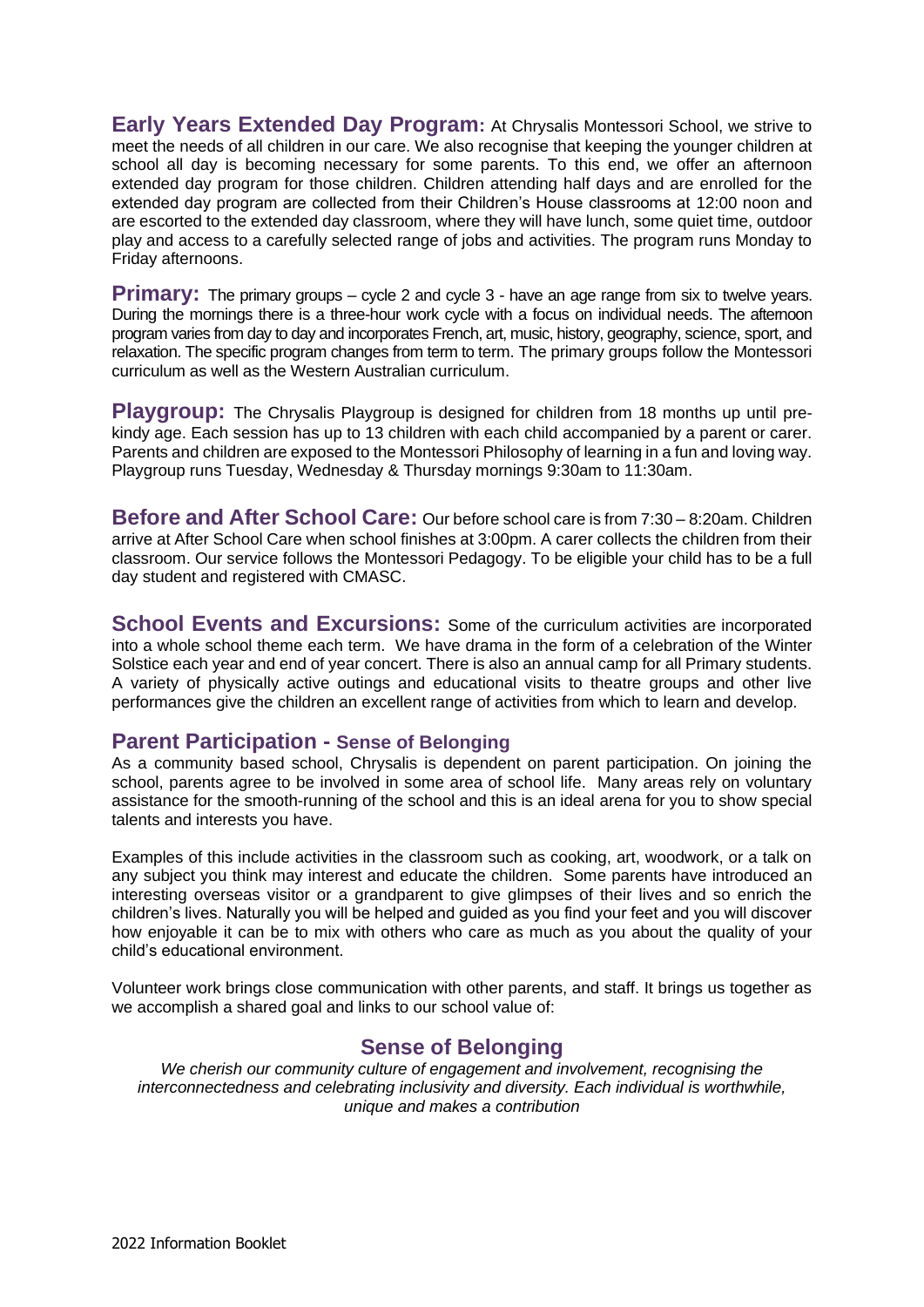**School Hours of Operation:** School commences for all children at 8.45 a.m. A staff member is on duty in the playground from 8.20 am.

#### **School Hours:**

| <b>Children's Houses Half Day children:</b>      | 8.45 am to 12.00 pm Monday $-$ Friday |
|--------------------------------------------------|---------------------------------------|
| Extended Day Program $\frac{1}{2}$ day children: | 12.00pm to 2:45pm Monday $-$ Friday   |
| <b>Full Day Children House and Primary:</b>      | 8.45 am to 3.00 pm Monday $-$ Friday  |

#### **Tuition Fees**

Tuition fees are set by the School Board and are subject to annual review. Fee increases commence from Term 1 of each year.

**APPLICATION FEE Application Fee – (non-refundable) \$ 110 per child**

#### **ENROLMENT FEE**

**Enrolment Fee – (non-refundable) \$ 2,000 per child**

*A non-refundable enrolment fee of \$2,000 per child, is payable with the return of the letter of Acceptance. A second child will receive a 15% discount and subsequent children will receive a 20% discount.*

#### **TUITION FEES - 2022**

**Children's House: Half day \$ 2,537 per term / \$10,148 per annum Monday to Friday (8:45 am to 12:00 pm)**

**Sibling term fee discounts: Second Child 15% Discount on fees \$ 2,156 per term Third Child 20% Discount on fees \$ 2,030 per term Fourth Child 30% Discount on fees \$ 1,776 per term**

**Children's House Early Years Extended Program: Half day Students in Children's House Monday to Friday (12:00 pm to 2:45 pm)** 

*Half day children have the option to attend the Early Years Extended Program on some or all*  days. The fee is inclusive of the children house fees. A booking form is required a *term* in *advance to participate in this program.*

| <b>Children's House: Full Day</b>  |                                       | \$2,537 per term / \$10,148 per annum |
|------------------------------------|---------------------------------------|---------------------------------------|
|                                    |                                       |                                       |
|                                    | Monday to Friday (8:45 am to 3:00 pm) |                                       |
|                                    |                                       |                                       |
| <b>Sibling term fee discounts:</b> |                                       |                                       |
|                                    |                                       |                                       |
|                                    | Second Child 15% Discount on fees     | \$2,156 per term                      |
| <b>Third Child</b>                 | 20% Discount on fees                  | \$2,030 per term                      |
|                                    |                                       |                                       |
| <b>Fourth Child</b>                | 30% Discount on fees                  | \$1,776 per term                      |
|                                    |                                       |                                       |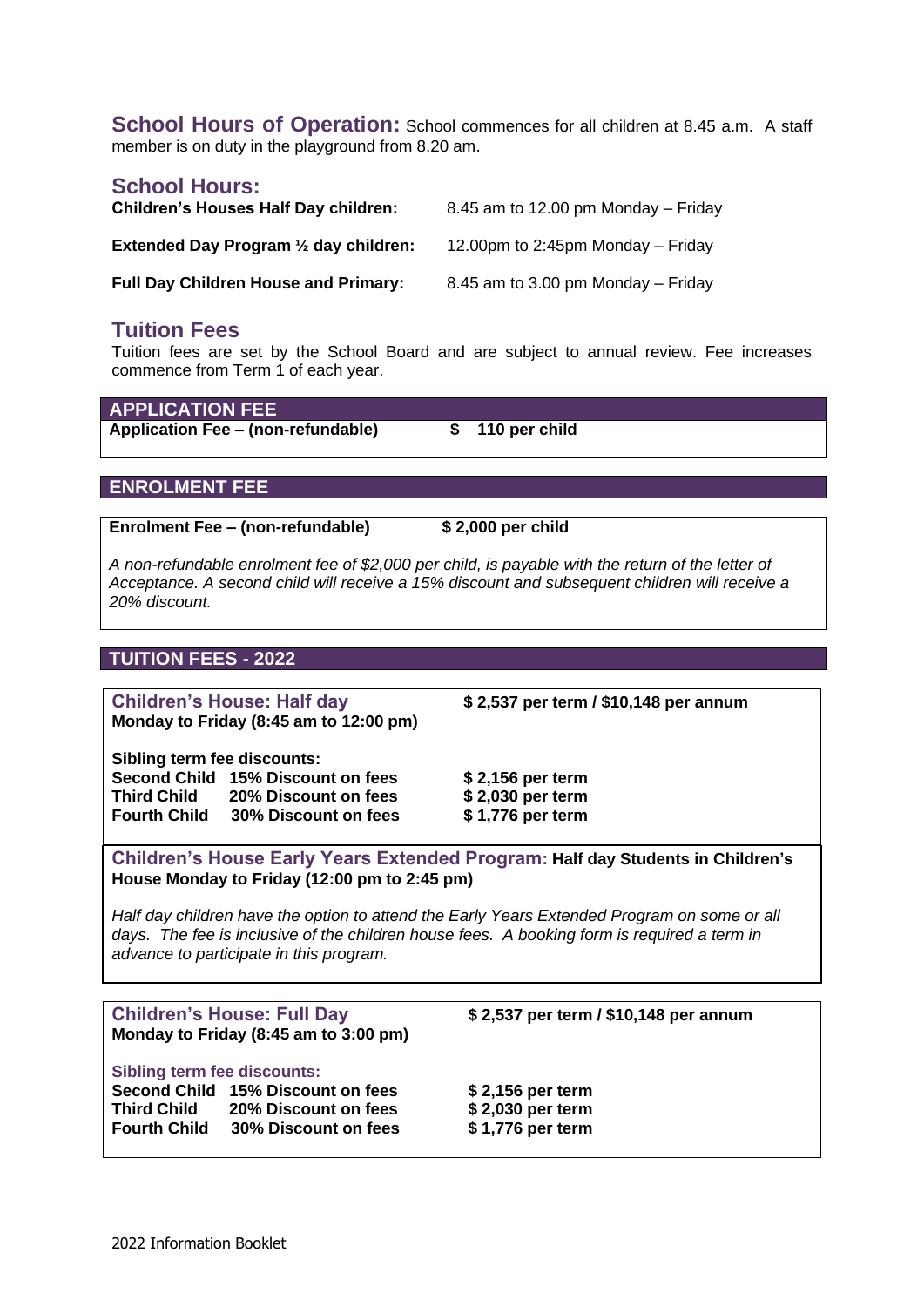**Monday to Friday (8:45 am to 3:00 pm)**

#### **Sibling term fee discounts:**

| <b>Second Child</b> | 15% Discount on fees | \$1,901 per term |
|---------------------|----------------------|------------------|
| <b>Third Child</b>  | 20% Discount on fees | \$1,790 per term |
| <b>Fourth Child</b> | 30% Discount on fees | \$1,566 per term |

#### **Upfront Annual Fee Discount**

Families wishing to make payments for the full year in advance will be eligible for a 5% discount on tuition fees. Fees must be paid at the start of Term 1 to be eligible.

#### **Fundraising Levy**

**Fundraising Fee: \$25.00 per family per term**

#### **PAYMENT METHOD FOR SCHOOL FEES**

**School Bank Details: Name: Chrysalis Montessori School Inc BSB: 016 141 Account Number: 8529 11859**

**EFTPOS -** A 1.5% surcharge on credit cards transactions, Visa and MasterCard accepted and a .5% surcharge on debit transactions

#### **Playgroup**

| <b>Infant &amp; Toddler</b>    | \$10.00 application fee                  |
|--------------------------------|------------------------------------------|
| 18mnths – $3\frac{1}{2}$ years | <b>\$17.00 per Session including GST</b> |
| (Playgroup Tues to Thursday)   | \$15.00 sibling fee                      |

#### **Before and After School Care**

| <b>Before School Care</b>     | Daily Fee - \$12.00            |
|-------------------------------|--------------------------------|
| <b>After School Care</b>      |                                |
|                               | Daily Fee Permanent - \$36.00  |
|                               | Daily Fee Casual - \$39.00     |
|                               | Early Pick Up 3:50pm - \$14.00 |
|                               |                                |
| Holiday Club- (End of Term 2) | Daily Fee - \$78.00            |

**Primary: \$ 2,237 per term / \$8,948 per annum**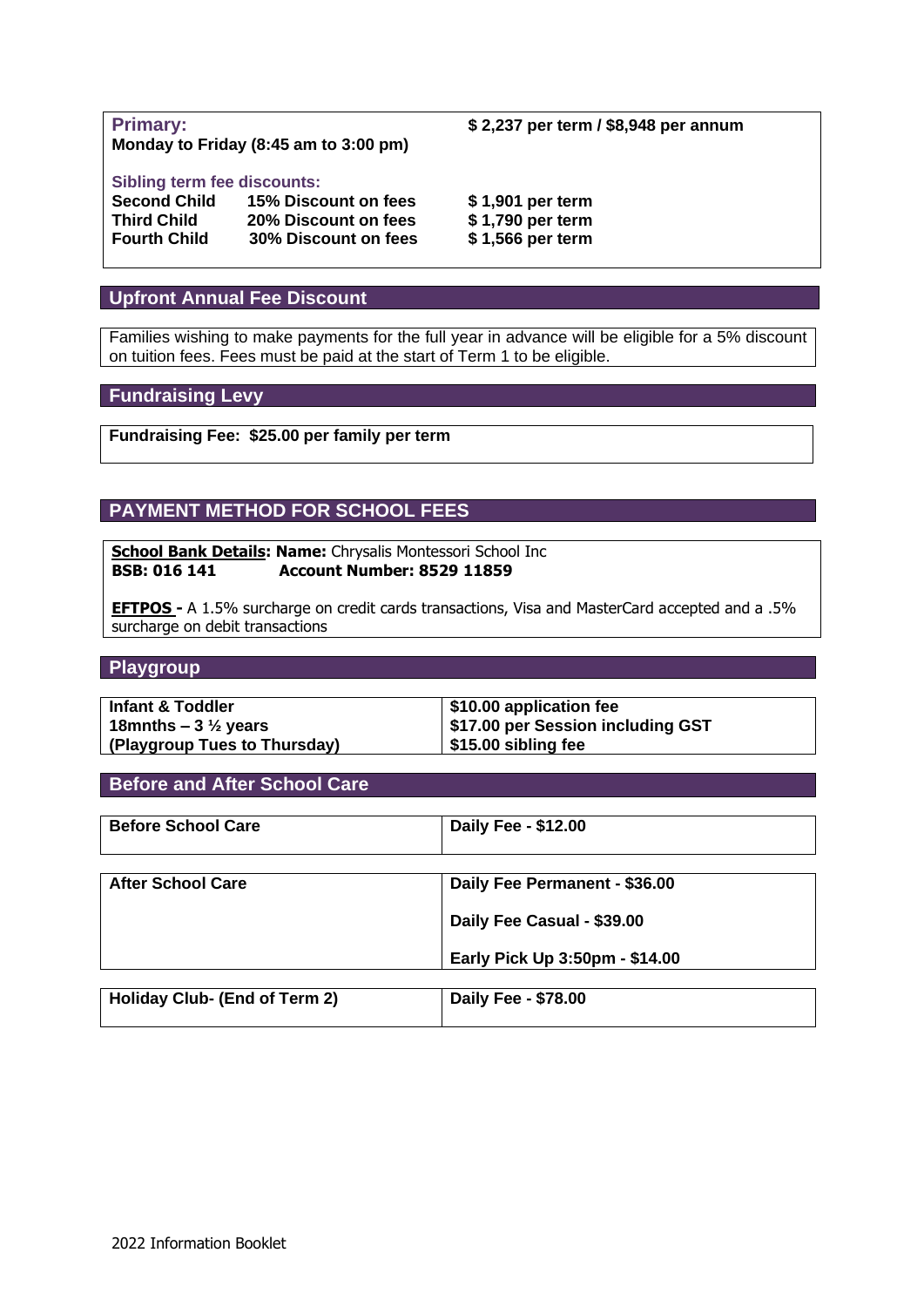#### **ENROLMENT PROCESS**

#### **Admissions Policy -** *Chrysalis Montessori School provides education for children between the ages of three and twelve years and is based on the principles and practices of Dr Maria Montessori.*

In keeping with these principles, children can be admitted soon after their third birthday. They will need to be toilet trained to commence at school. In most cases children are enrolled in the 3-6 year age range. The school admits students of any nationality, ethnic origin and religion.

Places are offered based on the following criteria (in order of priority):

- 1. Availability of a place for the particular age and gender
- 2. School Values
- 3. Sibling of existing school student (provided the sibling is concurrently enrolled and completed the Children House cycle)
- 4. Application date
- 5. Attendance at the Chrysalis Montessori Playgroup
- 6. An intention of the child to be at Chrysalis for the completion of the Children House cycle (Pre-Primary) and continuing onto the Primary cycles.
- 7. Demonstrated commitment to or understanding of Montessori education.
- 8. Willingness to be involved in the school community.

#### **Enrolment Procedure**

Prospective parents are encouraged to attend one of the school's Open Days held three times a year, in Terms 1, 2 and 3. The purpose of the Open Day is to allow prospective parents an opportunity to observe and understand the education offered at the school. An information pack containing application forms will be available at the Open Day.

The application form can be downloaded from the Chrysalis Montessori School website or by contacting the front office. The forms must be submitted with a \$110 non-refundable application fee before the child is placed on the school's waiting list along with the required forms stated below.

- 1. Birth Certificate or Birth Extract
- 2. Immunisation Records
- 3. Citizenship/Visa Details, copies of passports
- 4. NAPLAN Results, Previous educational plan (if applicable)
- 5. Specialist educational and medical reports (if applicable)
- 6. Copies of residency orders, Parent Responsibility Orders, Contact Orders, Parenting Plans or Court Orders.
- 7. Medical Assessments

#### **Please note that a completed application form does not guarantee a place at the school.**

An observation parent only morning in the classroom for 30 minutes can be arranged on submission of the application form. The classroom in which the observation is held is not necessarily the classroom in which a place will be offered.

For three-year-old places, an interview morning is conducted with the applicant families when the child turns two and half. At the interview morning parents are expected to bring their child along. The process is with the Bursar initially and the Principal.

For primary age children, the Principal conducts an interview with a visit from the Bursar with the parents and the child. Intakes of students are mainly in Term 1 and with a smaller intake in Term 3 of each year. Generally, places are offered at least a term before the child would be due to start.

Children must be toilet-trained before they can commence at Chrysalis Montessori School.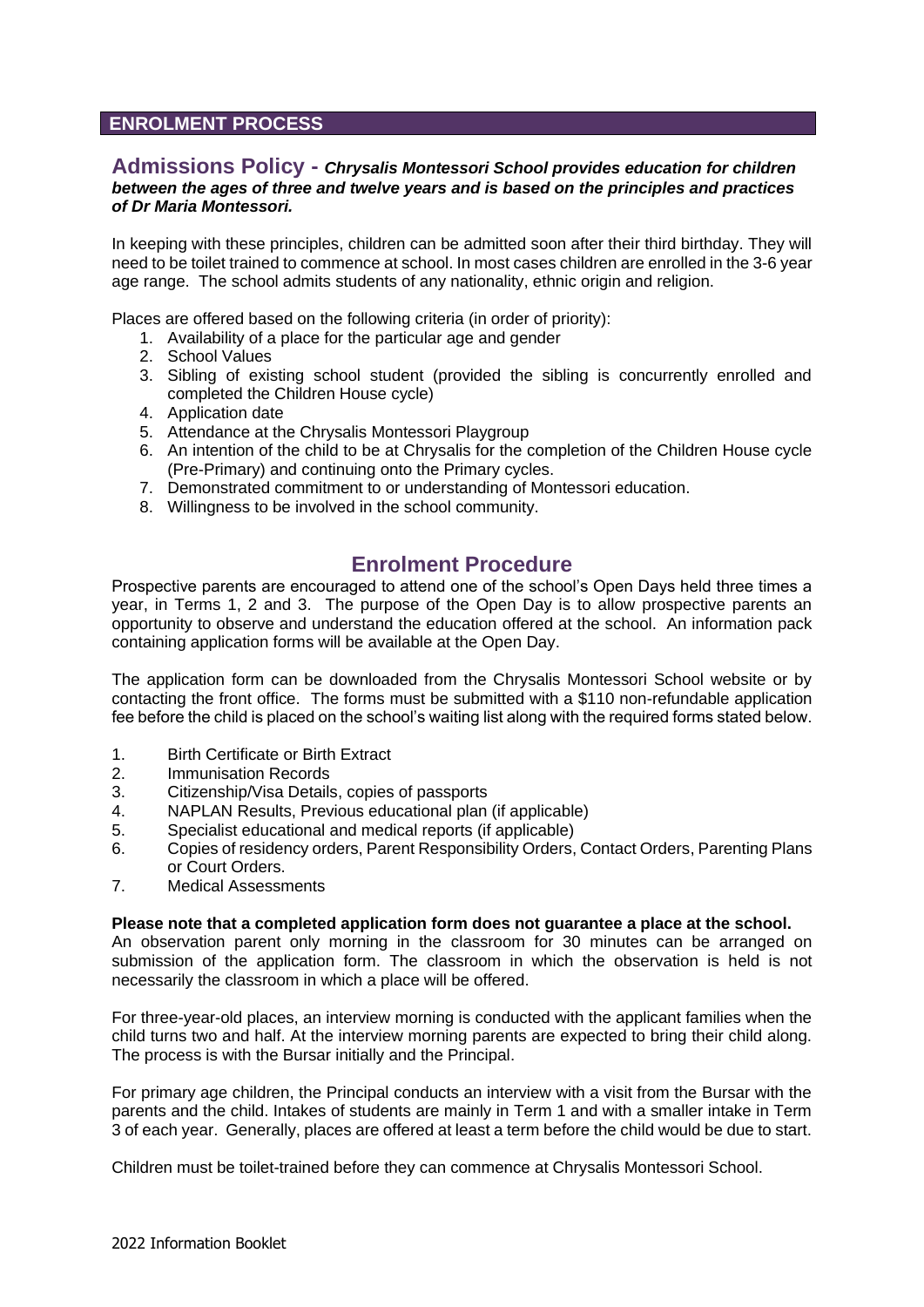If parents wish to accept the offer of a place, they must complete the enrolment forms sent to them and return them with the non-refundable enrolment fee. After a place has been accepted, an orientation morning for the child is conducted in the term prior to the child's commencement. This is to assist the child's transition into the school by giving the child the opportunity to meet the teacher and students of the class and to have an awareness of the classroom routine. Prior to commencement, an introduction welcome folder is given to new parents, which includes the school handbook and other information relevant to the child's commencement. Start dates at the school are usually staggered so that each new child has a teacher to assist them on their first day. The start date is communicated to parents in the letter of offer.

An introduction session will be organised by the class teacher for new parents prior or soon after commencement of the child starting, to help familiarise them with school procedures and policies, the Montessori equipment in the classroom, the staff and other members of the school community.

Parents who decline an offer of enrolment will automatically be taken off the waitlist, unless approved by the Bursar to stay on for a further year.

Children House transitions to Lower Primary requires a \$1000.00 deposit to secure a place in Lower Primary. This fee will be credited against your child's term fees in the year they transition. Deposits not received may not guarantee a place for your child in our primary classes.

We are here to help. Please do not hesitate to ask for our assistance with regard to any of the above. All forms can be emailed to [admin@chrysalis.wa.edu.au](mailto:admin@chrysalis.wa.edu.au)

**Open Mornings -** The school holds open mornings during the year. You are welcome to attend the morning which runs from 9.30 am to 11.00 am to view the school, observe in the classrooms, and to meet our Principal. We encourage you to attend without your children, if possible, so as to minimise disruption to the normal running of the classrooms and so that you can give your full attention to the morning's proceedings.

#### **Distinctive Characteristics of the Montessori Classroom Frequently asked Montessori Questions**

*"Why should I choose a Montessori education for my child" -* A Montessori classroom nurtures the natural excitement and curiosity of your child, by offering a variety of materials to stimulate and intrigue your child. Your child is valued as an independent thinker and encouraged to make choices of his or her own. Learning is fun, empowering, and custom-fit to suit your child's individual learning style. The Montessori teacher is trained to recognise when a child is ready to learn a new skill, and to foster his or her natural instincts and abilities.

*"Why are the classrooms so quiet, and the children so serious?" -* The Montessori school day is divided into work periods and play periods. Work periods usually last about two hours in the morning for the youngest children, with another two hours in the afternoon for those older students who stay a full day. The serious look you see is a focused look, and the children are doing work that they have chosen themselves. They have many options, and are empowered to do what interests them, presumably what is most fun for them.

*"What does Chrysalis offer that my child can't get at other local schools?" -* The materials used to teach reading, writing, arithmetic, geography, science, music, social studies and more are all unique to the Montessori classroom. Maria Montessori recognised the impact that physiological and neurological development has on a child's learning. The classroom materials she developed for the youngest students, for example, take abstract ideas and put them in a concrete form that makes sense to developing minds. Unlike other schools, your child will also share his or her Montessori classroom with older and/or younger students. This way, students learn to learn from their peers, and respect their own and each other's ability to be a teacher as well as a student.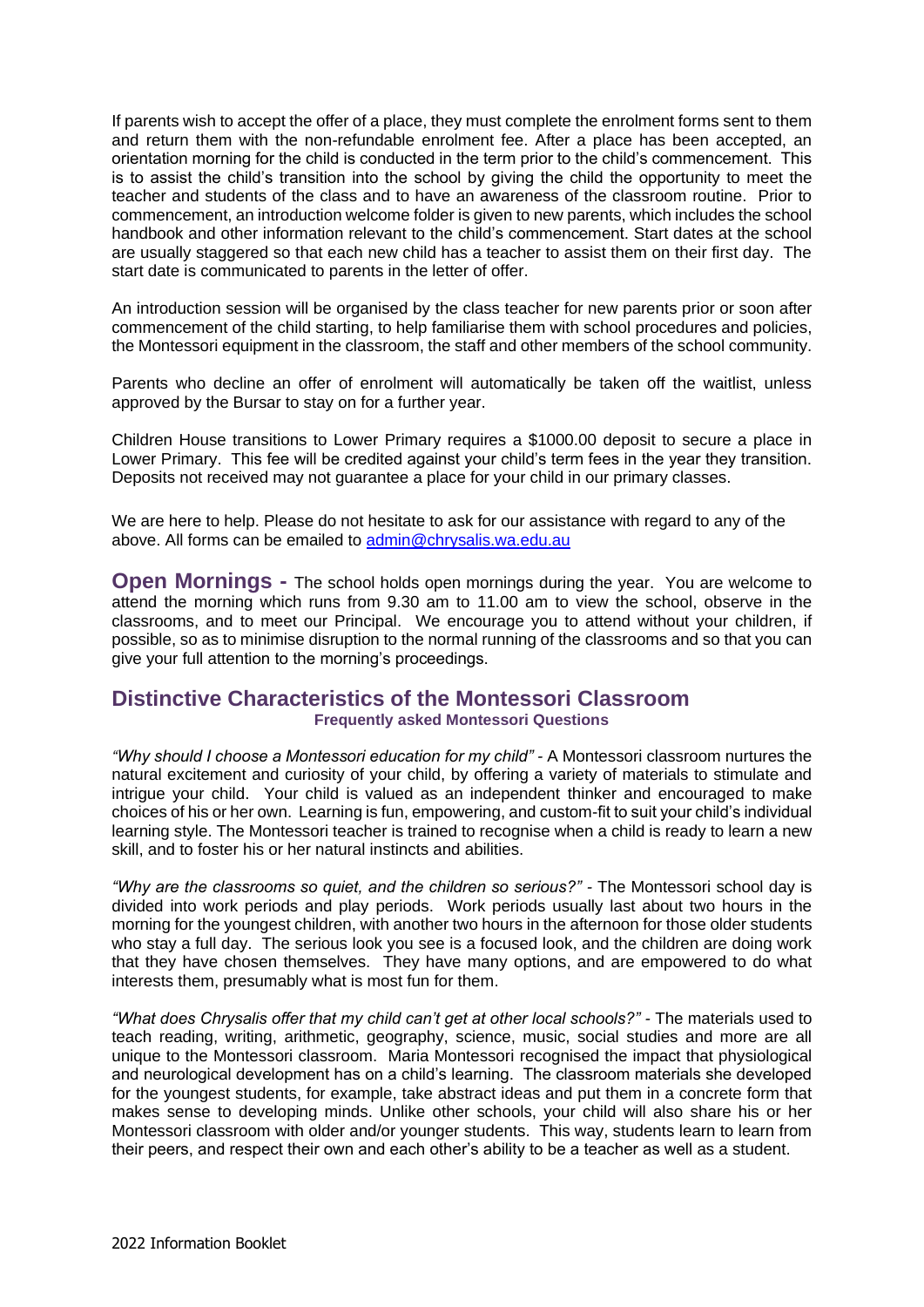Finally, our teachers are primarily observers of their students, stepping in when they see a child is 'stuck', or ready to learn a new skill. This helps to tap into those styles and approaches that work best for your child.

*"What makes Chrysalis special?" -* As a school made up of founding teachers and parents, we are committed to much more than merely helping your child to absorb information and skills which will help them to deal with the challenges of today's environment. We are committed to nurturing your child's love of learning, and to make education a fun, relevant activity for your child. This school is a place to learn respect for the rights of others, respect for oneself and a quiet self-confidence. It will also enable your child to develop a social conscience and consideration for others far beyond their years.

*"What happens to my child after primary school?" -* Many parents are concerned that their child will not integrate well into the more traditional teaching systems after Montessori learning. Yet a legacy of the Montessori method is self-reliance, self-respect, independence and initiative, qualities which will help each child make a successful transition. Of course, the Montessori method has been taught around the world successfully for nearly 100 years and would not continue to do so without obvious achievement from its students.

#### **Finding the Right School -** *From The International Montessori Council Website:*  **Parents Who Are Comfortable with Montessori Tend to Agree with the Following Basic Ideas about Children's Learning**

- ❖ Children are born curious, creative, and motivated to observe and learn things. Children are capable of making choices to guide their own learning.
- ❖ The most important years of a child's education are not high school and college, but the first six years of life. As a result, Montessori schools regard infant and early childhood education as the very foundation of everything that follows.
- ❖ It is critically important to allow children to develop a high degree of independence and autonomy.
- ❖ Academic competition and accountability are not effective ways to motivate students to become well educated. Students learn more effectively when school is seen as a safe, exciting, and joyful experience.
- ❖ Education should be a transition from one level of independence, competency, and selfreliance to the next rather than a process of passing exams and completing assignments. Children learn in different ways and at different paces. The idea that those who learn quickly are more talented misses a basic truth about how children really learn.
- ❖ Children learn best through hands-on experience, real-world application, and problem solving.
- ❖ Teachers should serve as children's mentors, friends, and guides, rather than as taskmasters and disciplinarians. Students should be treated with profound respect, in partnership rather than with condescension, external control, and domination.
- ❖ Parents want a school that will stimulate and encourage their child's curiosity, creativity, and imagination.
- ❖ The family would like to be involved with their children's school. They look forward to this and want to participate in as many school activities and events as possible.